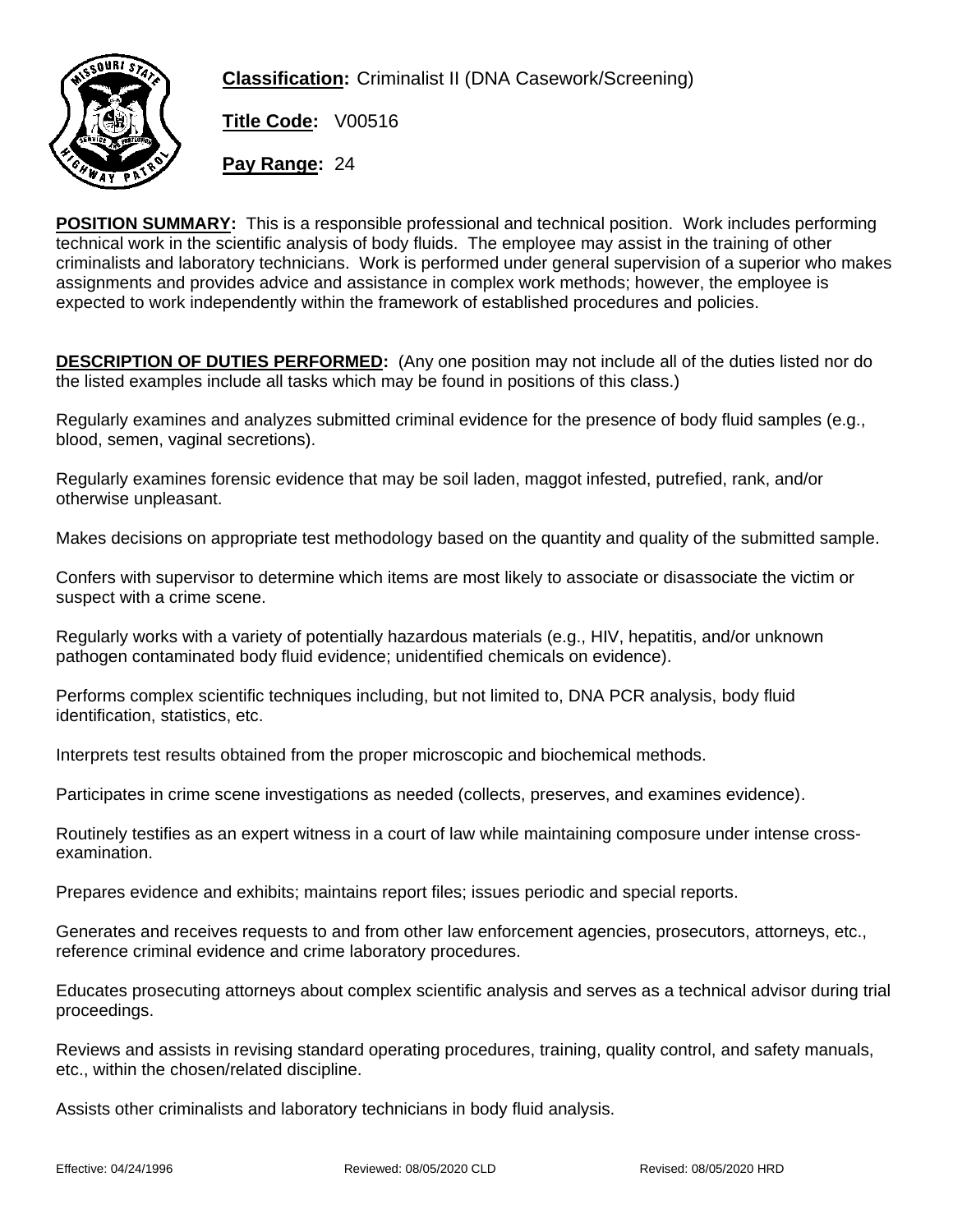## **Classification:** Criminalist II (DNA Casework/Screening) Page 2

Assists in the development and application of methods and/or techniques to upgrade laboratory capability.

Participates in the proficiency-testing program for the section.

Operates standard office equipment (e.g., personal computer, telephone, fax machine, copier, etc.).

Operates laboratory robots, automation/robotic systems and instruments.

Utilizes software specific to Laboratory Information Management Systems, and quality assurance and sample tracking.

Participates in and successfully passes practical competency and/or written test(s) on new technologies prior to its use on casework.

Performs job-related travel, as needed.

Performs other related duties as assigned.

**REQUIRED KNOWLEDGE, SKILLS, AND ABILITIES:** Knowledge regarding the Polymerase Chain Reaction (PCR), quantitative PCR, Short Tandem Repeats (STR), and electrophoresis.

Knowledge regarding the function and purpose of basic laboratory equipment.

Knowledge regarding general laboratory safety procedures, including Universal Precautions.

Knowledge of the procedures and methods used in the scientific analysis of body fluids.

Ability to communicate in English clearly and concisely, both orally and in writing.

Ability to confer with supervisor and be guided in the decision-making process.

Ability to work with potentially hazardous and/or decomposed materials as detailed in the description of duties.

Ability to generate and receive requests for information from a variety of individuals reference forensic science.

Ability to discuss graphic topics with competence, impartiality, and professionalism.

Knowledge of the compilation and preparation of evidence for presentation in court and the role of an expert witness in legal proceedings.

Ability to perform work in accordance with prescribed procedures, make accurate observations of test results, and prepare accurate records and reports.

Ability to gather, assemble, correlate, and analyze facts to be incorporated into a report of laboratory work and tests.

Ability to maintain composure while under cross-examination in regard to personal and scientific qualification and defend laboratory finding in court.

Ability to work with highly sensitive information in a confidential and professional manner and maintain the information as such.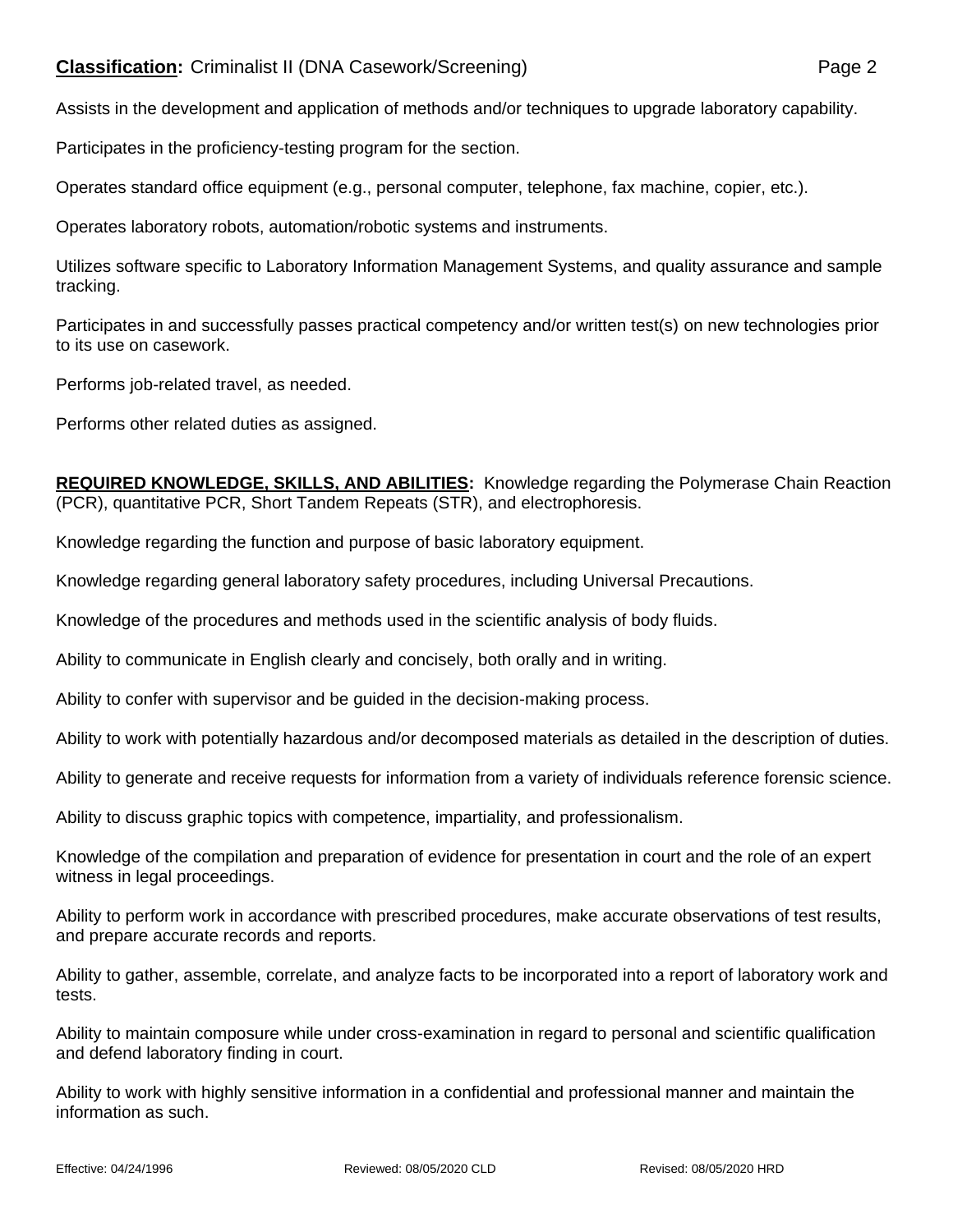## **Classification:** Criminalist II (DNA Casework/Screening) Page 3

Ability to distinguish color necessary to perform laboratory tests.

Ability to perform microscopic work for extended periods.

Ability to examine forensic evidence and recognize and identify minute details.

Ability to stand for extended periods and lift moderate loads (30 pounds).

Ability to establish and maintain effective working relations with others.

Ability to properly use laboratory equipment, photography equipment, standard office equipment, and chemicals.

Ability to assist in developing methods and/or techniques to upgrade laboratory capability.

Ability to transport tools, equipment, and evidence necessary to facilitate crime scene investigations.

Ability to perform job-related travel (e.g., appearing in court, facilitating crime scene investigations, and attending training meetings, seminars, etc).

Ability to participate in and successfully pass practical and/or written competency test(s).

Ability to assist in educating individuals reference forensic science.

Ability to study and revise manuals.

Ability to work with material that may be of a sexual nature relating to criminal activity (e.g., written material, photographs, and/or verbal language, etc.).

Ability to work hours as assigned.

**MINIMUM EXPERIENCE AND EDUCATION REQUIRED:** (The following represents the minimum qualifications used to accept applicants, provided that equivalent substitution may be permitted in case of deficiencies in either experience or education.)

Possess a bachelor's degree (or its equivalent) or an advanced degree from an accredited college or university in a biology, chemistry or forensic science related area; coursework must include 20 semester hours in biology and successfully completed courses (graduate or undergraduate level) in biochemistry, genetics, molecular biology, and statistics and/or population genetics.

Applicants with completed coursework with titles other than those listed shall provide supporting documentation (e.g., syllabus, letter from instructor) detailing the course content. Official transcripts and supporting documentation must be provided prior to start of employment. These courses must comply with the current FBI Quality Assurance Audit Document. A minimum acceptable grade of C or equivalent in the core biology courses is required.

## AND

Possess at least two years of experience as a Criminalist I - DNA Casework/Screening or comparable experience.